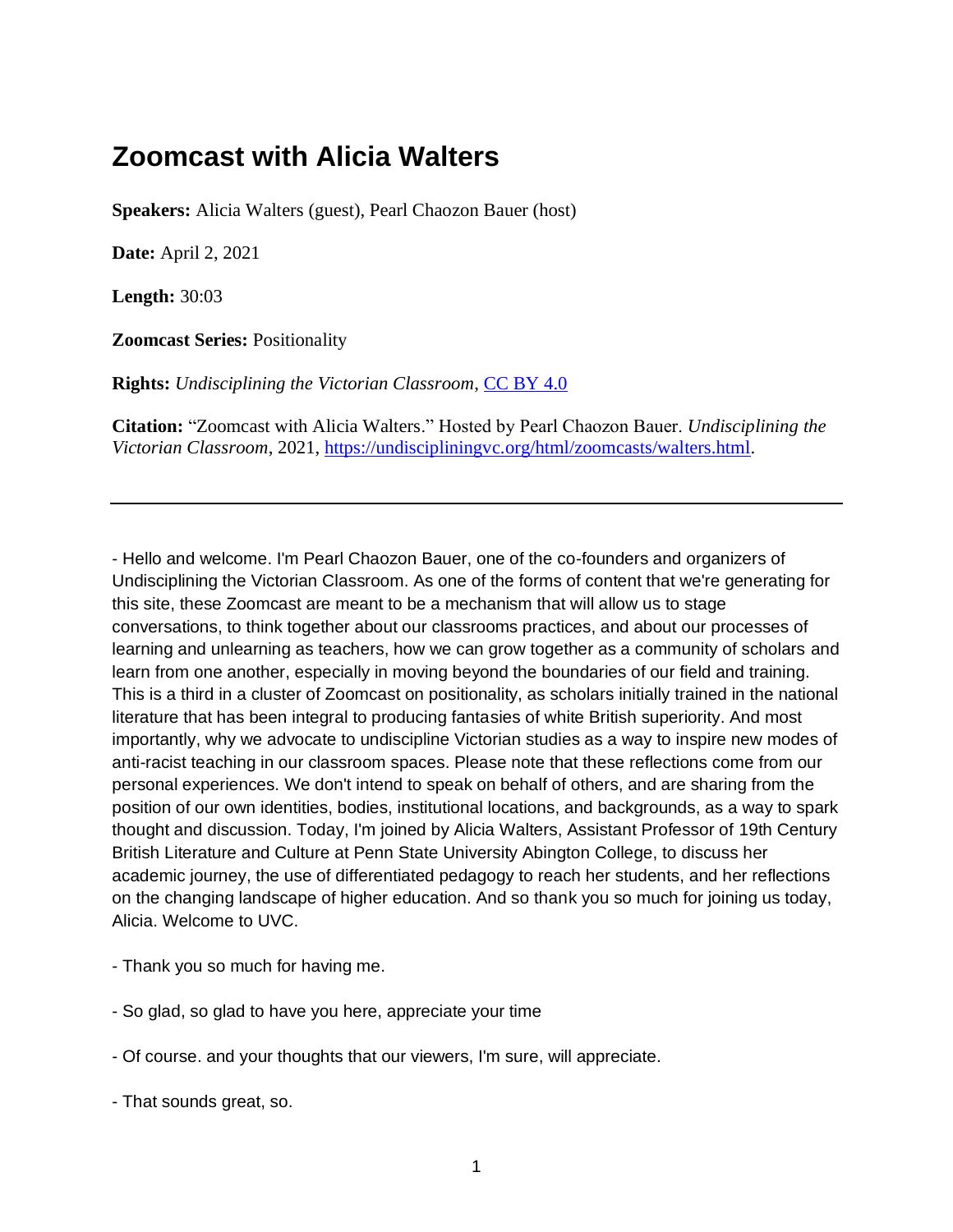- Fire away?

- All right, yeah sure. Yeah let's go.

- Great. Yeah, well, I thought it would be good to begin with your personal journey, right? Leading up to where you are now at Penn State Abington.

- Yeah, I liked the way that you discussed the fact that we were all trained in a certain way and this movement, much needed, comes at a time where all of us are really querying how we were trained, right, and how to untrain ourselves and retrain ourselves. I went to the University of Toronto for all my graduate work and it's a deeply historicist department, it still is. And so, it's been a process. Um, even when I sort of step away from strict historicism, even now it feels sort of sacrilegious.

- Yeah. Right.

- But, it's necessary. So in terms of how I got to where I am now, my first real teaching gig was at a university in Waterloo, Ontario, and the student demographic is completely different from the kinds of students that I teach now. So initially those students, it's a largely white institution where I was teaching, a lot of their parents had gone to college. So there was some literacy and like what college means, it means turning stuff and these kinds of things. But it also meant that my way into talking about race was very different than in the American classroom, suburban Philadelphia where I teach right now. So the way that I would first sort of really want to introduce students to these texts when I was first teaching, you know, a lot of texts that are deeply problematic, as you talked about constructing standards of racial superiority, like Kipling's "Kim",

- Right.

- the way in was for me to talk about whiteness, right? Because that's something that I felt was necessary to name, but it was not easy

- Hm.

- because for one thing, I'd often get this really polite wall of silence. And part of that is I think my students, for a number of reasons, one of them being like, Canadians don't really don't talk about race in the same way Americans do. There's a cultural difference there. And we have this national discourse of multiculturalism. So what that can do is actually close off a lot of querying of what race is doing,

- Hm-hm.

- because the official national narrative is so multicultural. So, full stop, right?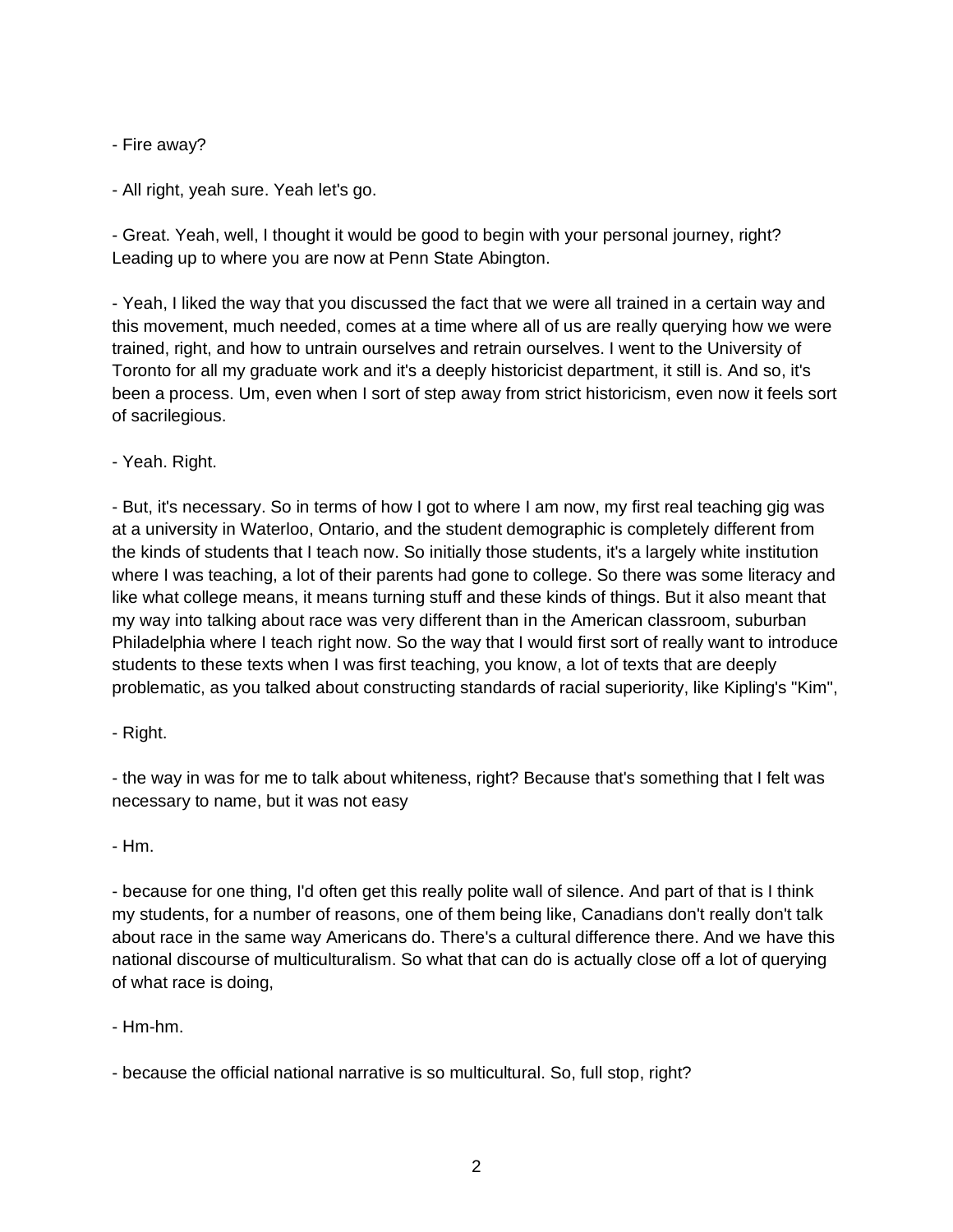- Hm-hm. And so also I had a lot of students who just never talked about this at all. And so there would be like, a sort of shriveling up. Even so, we could eventually sort of have conversations, even if they were a little bit more tepid. But I found that when I came down here, even though Penn State itself is a largely predominantly white institution, my campus, at Abington, is not.

- Hm-hm.

- Most of my students are on Pell grants, they're almost all first-generation students, no matter what their ethnicity is. I think as much as like 40% identify as not white. So it's a completely different situation in the classroom. And so what I found in terms of, you know, shifting pedagogy in this classroom, it requires so much more work and less work. So, when I came down here, I was, I started teaching in 2016, which was a crazy year.

- Oh, wow.

- Yeah. Like, okay, fish out of water. I was teaching a class I think, that I teach on the Victorians and Race. So what it didn't require was having my students understand that race was still a "thing".

- Right. They were like, "no, no, we get that." Sometimes, before, in previous classrooms, it was like, "no, it's still a "thing". These students, no matter what, they did not need that like, "oh no, we get that." So there was a lot of, because of their lived experiences and my students too, they just, were living

- Right.

- in this environment, they just kind of saw things that, and we live in a culture and the States where we talk about things,

- Right.

- and whether we want to or not. So that was refreshing, but also, the kinds of connections that they were able to make because they could still see, like for instance, I would, a lot of my teaching is through primary documents theory but also we get there by primary documents, right? So I would show them stuff written in Jamaica by slavers, like Bryan Edwards, and so they would read these horrifying things describing the African population there. You know, these typical things that actually construct modern white supremacy,

- Hm-hm.

- and in their journals, their response in class they would, without prompting, just say something like, "yeah, I heard that on a speech, on TV, the other day,"

- Wow. Yeah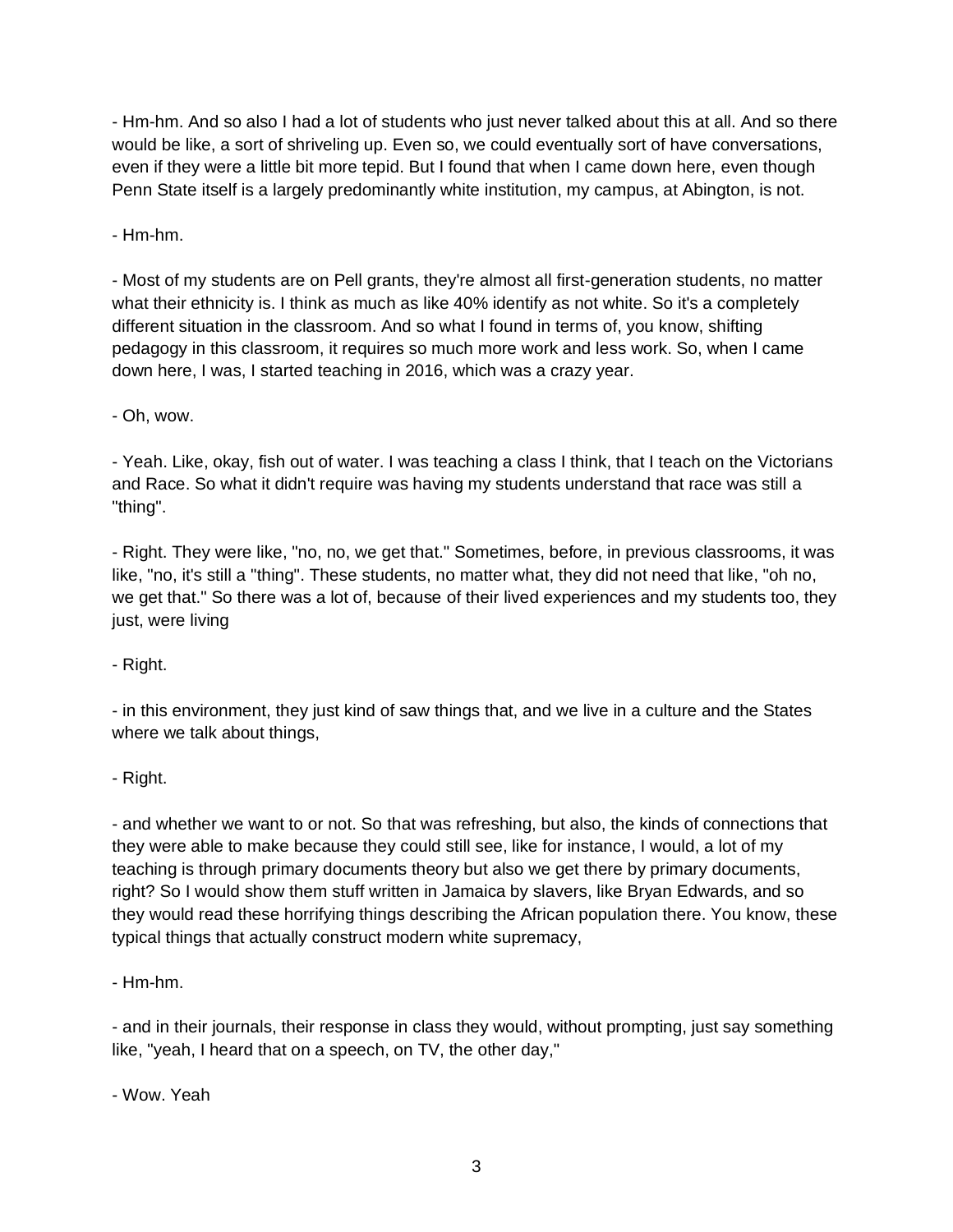- And just like, they make these connections that were both

- Wow.

- Yeah, so the connections were impressive but deeply depressing, if you know what I mean?

- Yeah.

- Yeah, so that's the kind of thing that was a different buy-in, is what I'll say is what, is what shifted, and it made different conversations possible. But it also meant that I had to do a lot of rethinking about things like relevancy, right?

- Yeah.

- Who were our students, right, in this classroom. And they needed to see more than just blackness or brownness linked to the abject or linked to, you know, violence, right? And then, so as an instructor, you're like, well, I'm teaching at one of the most violent histories in the world, so it's very difficult for me to like, I don't want to put this sort of "kum-ba-ya" spin on things, when that's not how,

- Right.

- As an instructor, you have this push back of no, it's my job to actually tell you what's going on.

- Right.

- But what actually can happen in a classroom where there's more, where you have like black and brown students especially, is it a little, it's a lot for them. And so I, so managing their own aspect when they're living this stuff,

- Right.

- every day and then we're reading it,

- Right.

- and it's like this unrelenting assault, and it's like 2016, 2017, 2018, 2020. And so it felt sort of like, how do I negotiate these two things, if you know what I mean?

- Yeah.

- And I think a lot of us struggle with this.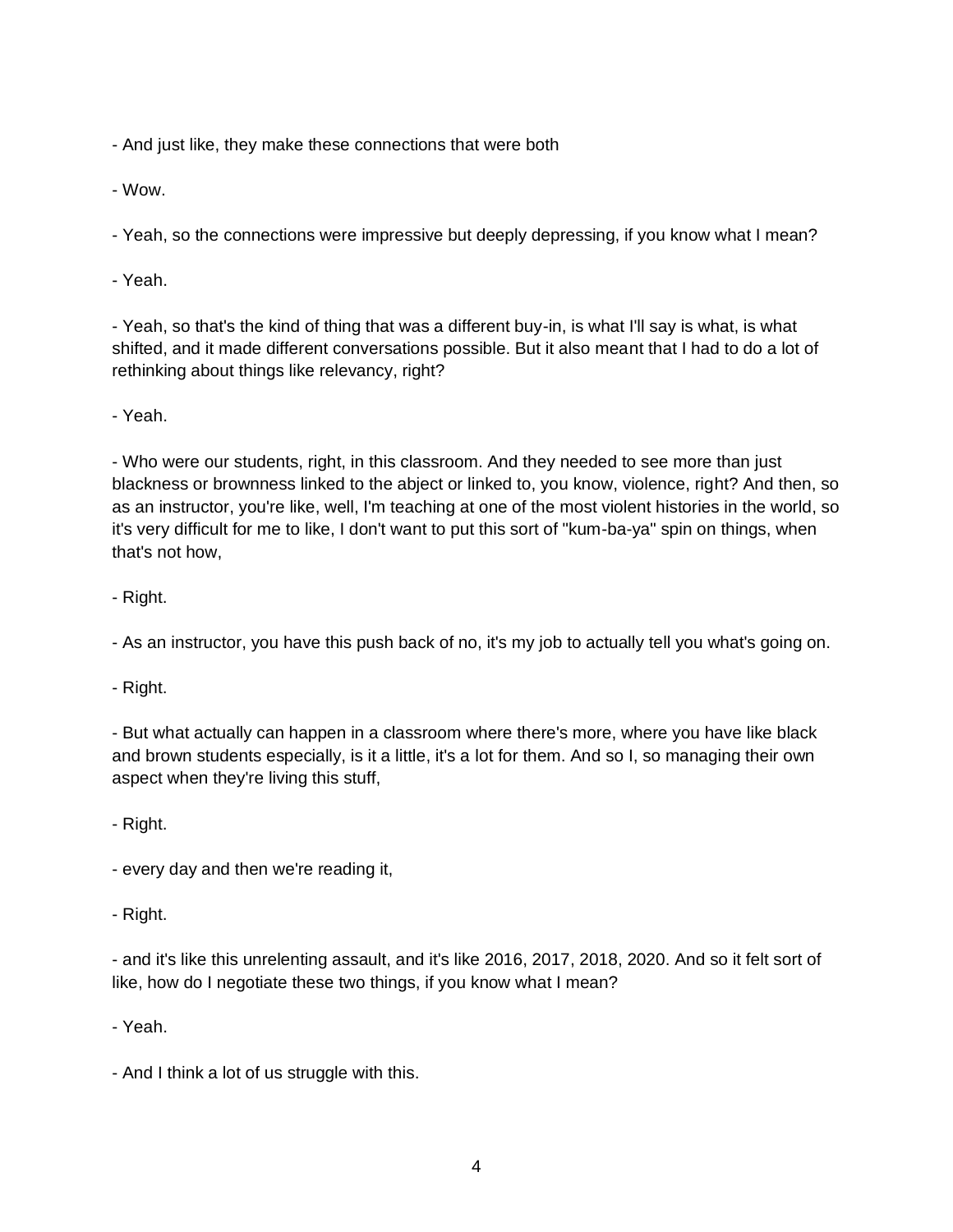- Right, right. Because there is emotional, right, I think you're talking about sort of the emotional labor too, that goes into the classroom. It's not just about the texts. And it never is anyway, or shouldn't be, I think, as a teacher, we have to be mindful about how, what we teach affects our students.

- Hm-hm. But it sounds like, especially with 2016 to 2020, and talking about these, you know, race. I mean, was that a culture shock for you, coming from Canada?

- Yes.

- And how did you, how did you kind of, you know, approach that as your own lived experience? I mean, you come from a place where people aren't talking about it and then all of a sudden, it's sort of everywhere.

- Yeah. I, it's hard for me to even process what that felt like at that time. It was really, I was in survival mode a lot of times.

- Oh no.

- Because I was terrified, like, I was looking for a place to live, with a brand new job and under these circumstances, but you know, funnily enough, it's when I forged some of the most important friendships that I've made down here.

- Hm-hm. And I think it's because it was one of those times when you really kind of had to show up,

- Right.

- and make it clear what you stood for. Right?

- Yeah.

- And so I think that enabled a sort of realness, and also to be honest, with a lot of our colleagues in the field, our field is largely white.

- Yeah.

- And so like in terms of the practitioners, so even though a lot of people I know were teaching this stuff it was the first time, and this goes back to the whiteness conversation, that a lot of people were confronted with their own whiteness as racial category.

- Yes.

- I remember being kind of blown away when a friend of mine told me that she was walking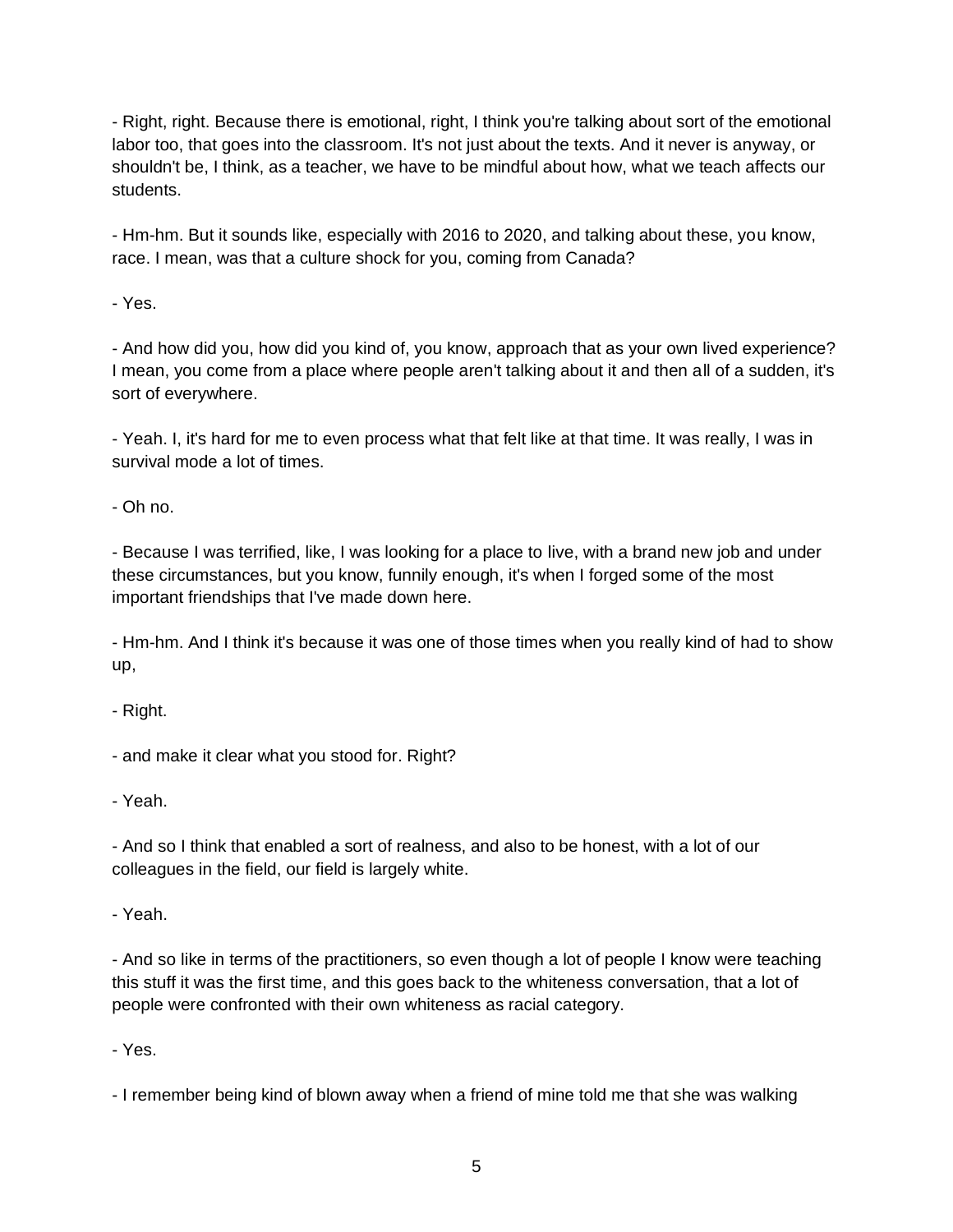down the street and some kids had said to her, "Hey, white lady, did you vote for Trump?" And she said, "no." And they were like, "good." But she was like, "I'm the white lady," you know? And I remember thinking yes, in my mind, that was like, one of the first times that, I mean, when I sort of confronted her with that, and that was just something that is enabled down here because of the structures we live in. So it was interesting to be on the ground floor for a lot of those conversations personally. And then of course, we're having this talk now because it's out of left field, as well.

- Right, right.

- And so, but like interrogating whiteness as this positionality that is constructed, at the same time as blackness, and we're all studying it, you know, it's kind of not a coincidence that the two are emerging at the same time,

- Exactly. Exactly, right.

- They are related to each other. And you can't construct white supremacy without its opposite, right?

- Right.

- So, yeah, and so it was, it was an interesting time, to say the least living down here in 2016. I had like a couple months before the election day and then election day. And we all know kind of what's happened since.

- Yeah. Because I think actually, you know America changed drastically in 2016, about talking about race. I think before, it probably, we did have this fantasy of you know, the melting pot, or even the mosaic and everybody getting along. And I think the silver lining of the Trump administration is really just to pull the blanket off

- Hm-hm.

- and the realities are there
- Hm-hm.
- and people are actually seeing it.
- Many people are seeing it for the first time, right?
- Yeah. Yeah right, yeah.

- Like their whiteness and all these things. And so it was such an interesting time. I think it just, that you moved at that time, really just...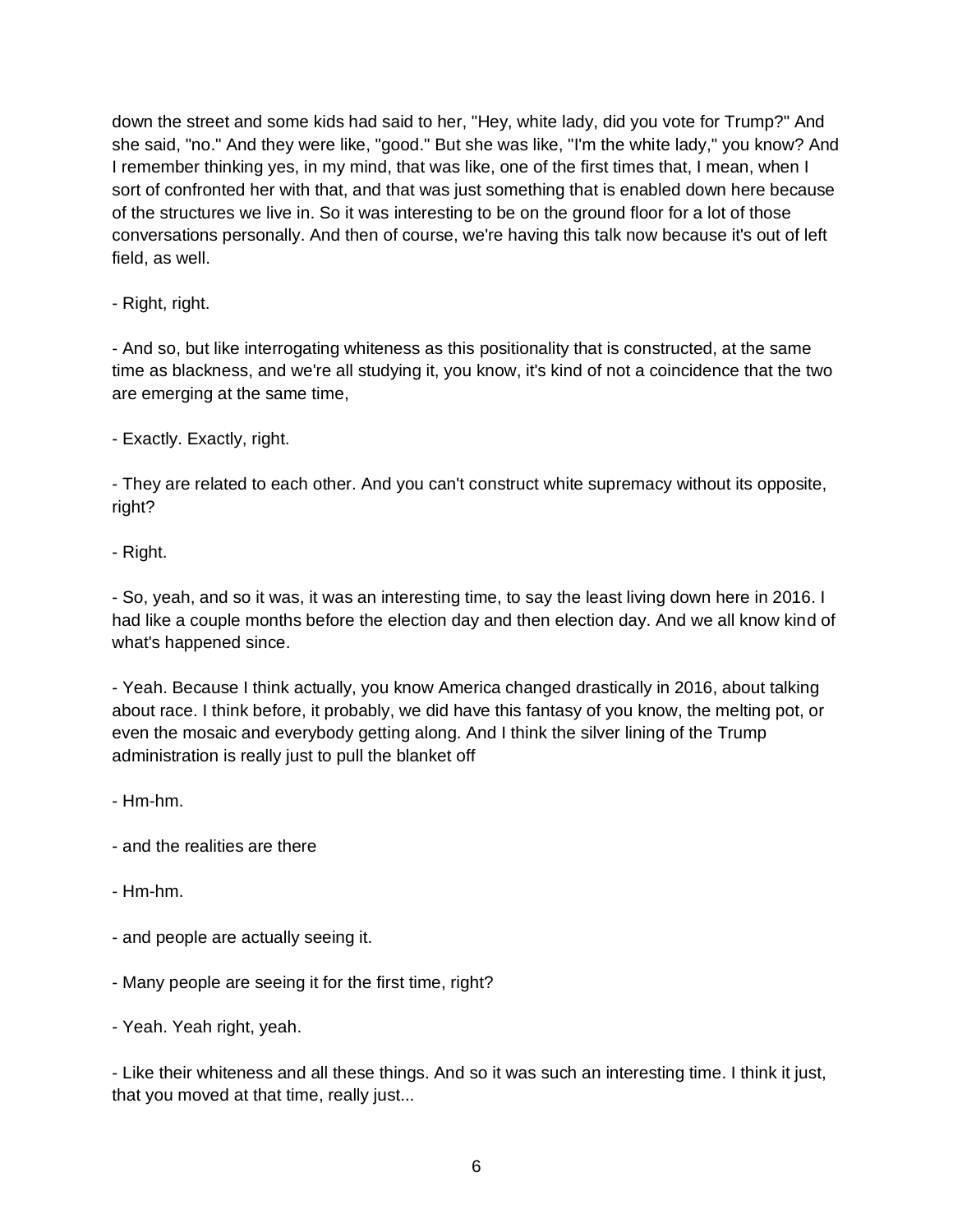- Yeah. It was so talk about the difference. I mean, you know, exactly. And so it's, but in a way, as I say, it's refreshing in some respects

- Hm-hm.

- to like actually be able to name the thing.
- Right, exactly.
- And not dance around the thing, like you know,
- Right.
- we all see this thing, right?
- That's right.
- Can we acknowledge that this is what we see.
- Yeah.
- You know? So you know, yeah.

- And then I think just going back to something that you said, which we talked about before too and my intro actually talks about it too, it's this, we weren't trained to teach in this way, especially the Victorian studies,

- Hm-hm.

- which is such a white field still to this day. So did you feel like, do you have to do a lot of kind of work for, you know, within yourself and/or reach out to others outside of our field, that's part of the undisciplining, right, methodology?

- Yeah. I mean, so in terms of classroom, I think a lot of us may have had experience where our students don't really know what , what they should mean.

- Right.

- So like that's less work for me,
- Right.

- if I'm doing work, whatever. So they're not worried about it. But yeah, I think in the last couple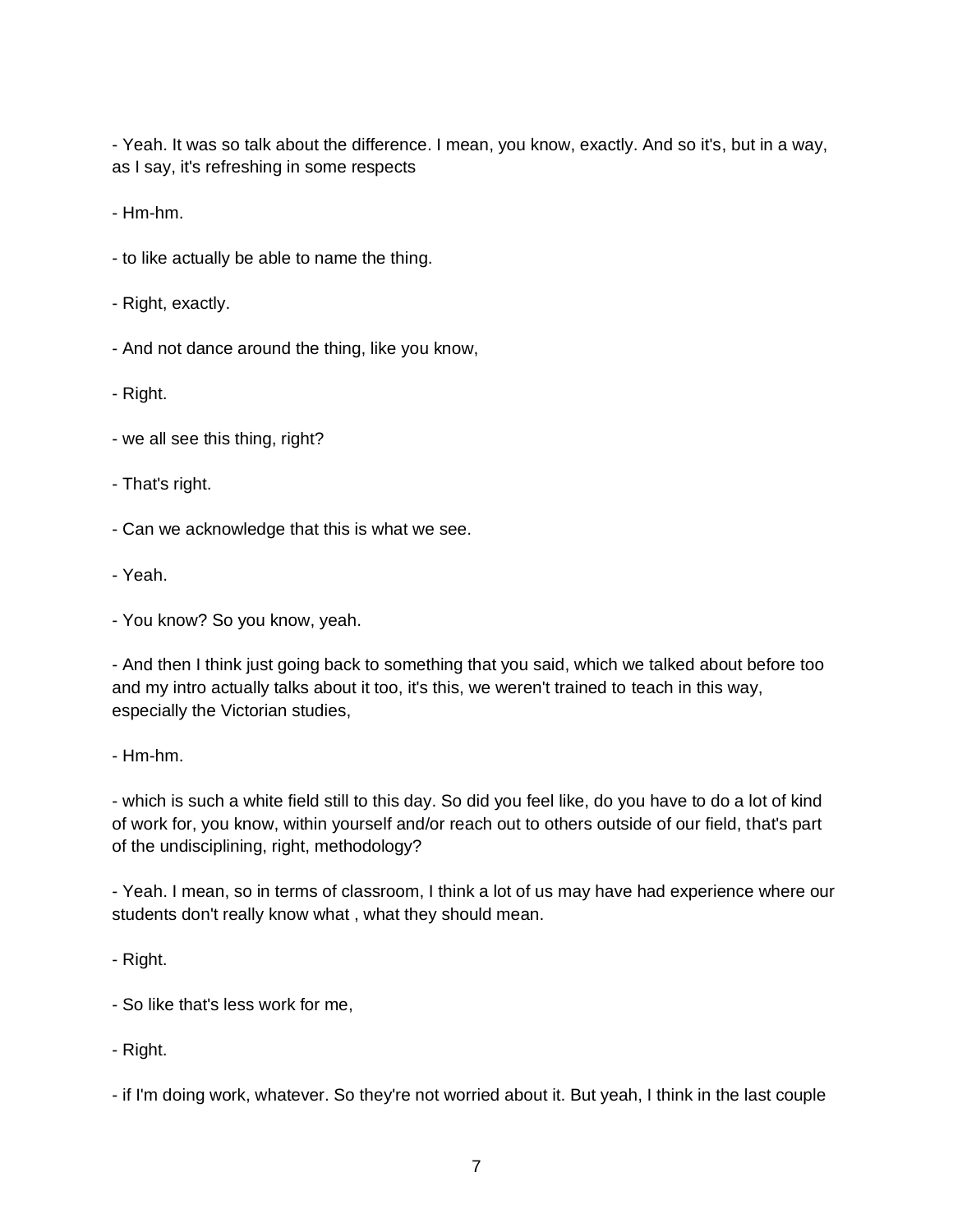of things I've written, for example, I have really made an effort to engage with like, black studies, but also, 19th century American studies, because really kind of the moves that are suggested in the undisciplining articles that are needed. And I sort of felt like doing these things before, in our discipline, sometimes reviewers might say like, well why are you doing that, or,

- Right.

- you know, or, or sort of even I might be self-censoring, thinking, well, how's that going to be received if I'm shown to engage with this scholar,

- Right.

- and a lot of that because our field is so delineated, you know?

- Right. Right, right. And so I think it's, that's been great to be able to do that. And also just, yeah, it makes me think about this is maybe something will come up later, but the idea of what we want our field to look like.

- Yes.

- Yeah, now I think I've hit my stride a bit more and I'm more confident in what I want to say in my own writing. And so I feel like making those gestures more and not being so concerned with is this "sufficiently Victorian", has been liberating for me.

- Hm-hm.

- And so, and I think that's what the field needs, if it's going to survive.

- Yeah, exactly. And it is refreshing. I mean, I think part of my work with UVC has been really empowering,

- Hm-hm.

- because I felt like, you know, we've been complaining about our field in this way for so long, and not being able to, I felt like I couldn't do anything about it, you know, you go to NAVSA and it's like a sea of white.

- Hm-hm.

- And it's not to say that we're not doing, some people are doing good work. We are, but as a field, there's still this pushback. Right, so,

- Totally.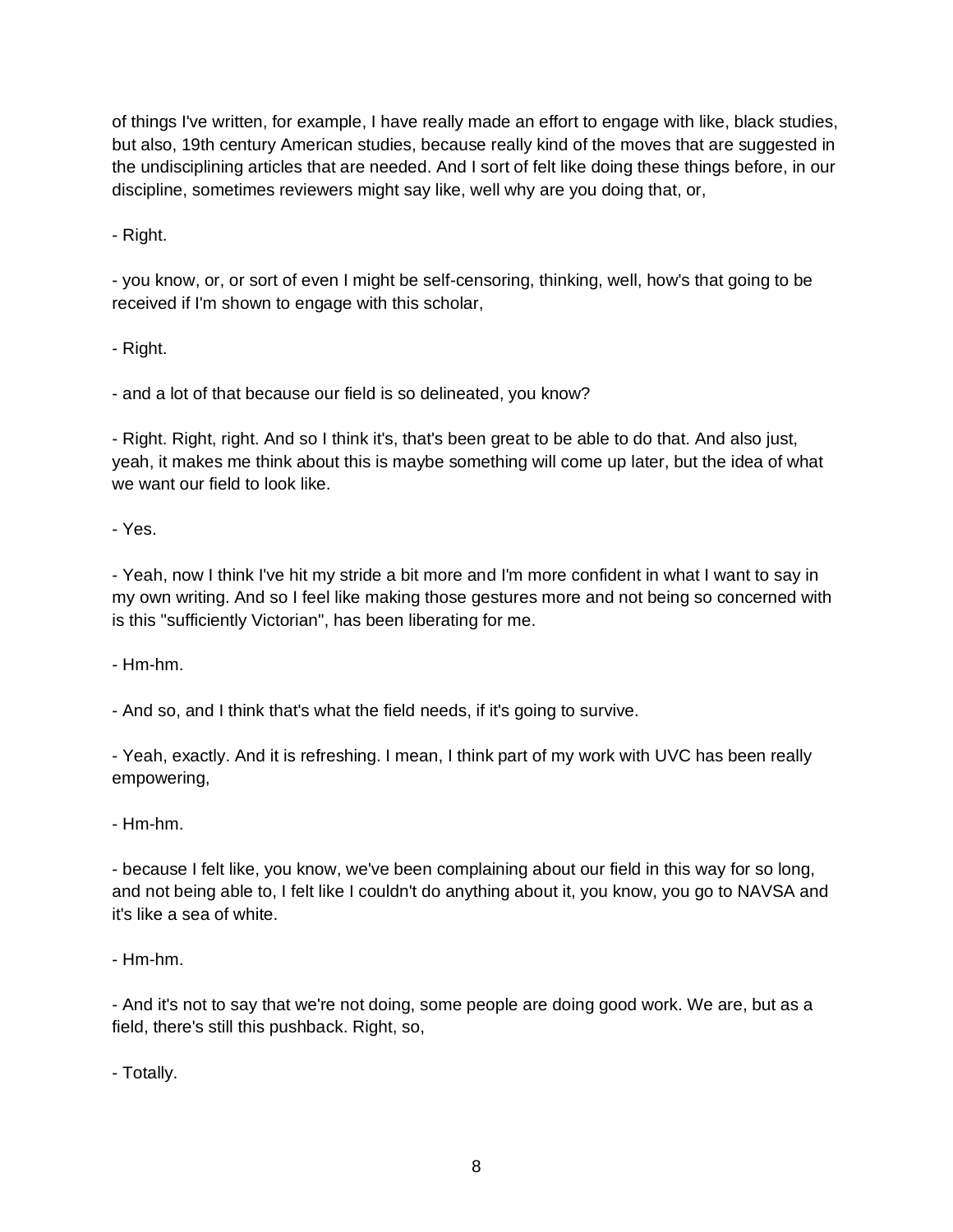- to see a lot more people being able to think in these opening sort of ways, it's just amazing.

- Even just having different scholars. So for me, the turning point, like just we might've discussed this, but there was the conference in Florida St. Pete, it was an outward conference.

- Oh yes, that's right, that's right.

- And that was the first time that I really felt like, I felt like, this NAVSA, I could be here. This fields like resonant with me. And it was a great conference, one of the best NAVSAs. And one of the things that also made it great was because we were in Florida, there were more scholars from the global South that were actually physically there.

- Ah.

- You know, from the Caribbean or wherever else I was just like, why isn't this like this all the time? Are we really even bounded by the Northeast so, I mean, obviously it's not, you know, it's just, it's so geographically specific within Victorian studies,

- Right.

- that it doesn't even like, physically, people aren't even allowed to come sometimes, you know?

- Yeah, exactly.

- You know. Yeah.

- Yeah, and I think in our field too, there is still this, you know, privileging North America and the UK. Right?

- Hm-hm.

- Above all other. So, you know, there's so much to be thinking about, just in terms of Victorian studies,

- Hm-hm.

- but then, you know, we expand that to higher ed.

- Hm-hm.

- And we talked about that too, Right? It's like, you know, what are the kind of questions that we should be asking ourselves now, in this changing landscape or hopefully changing landscape of higher education, as faculty and scholars.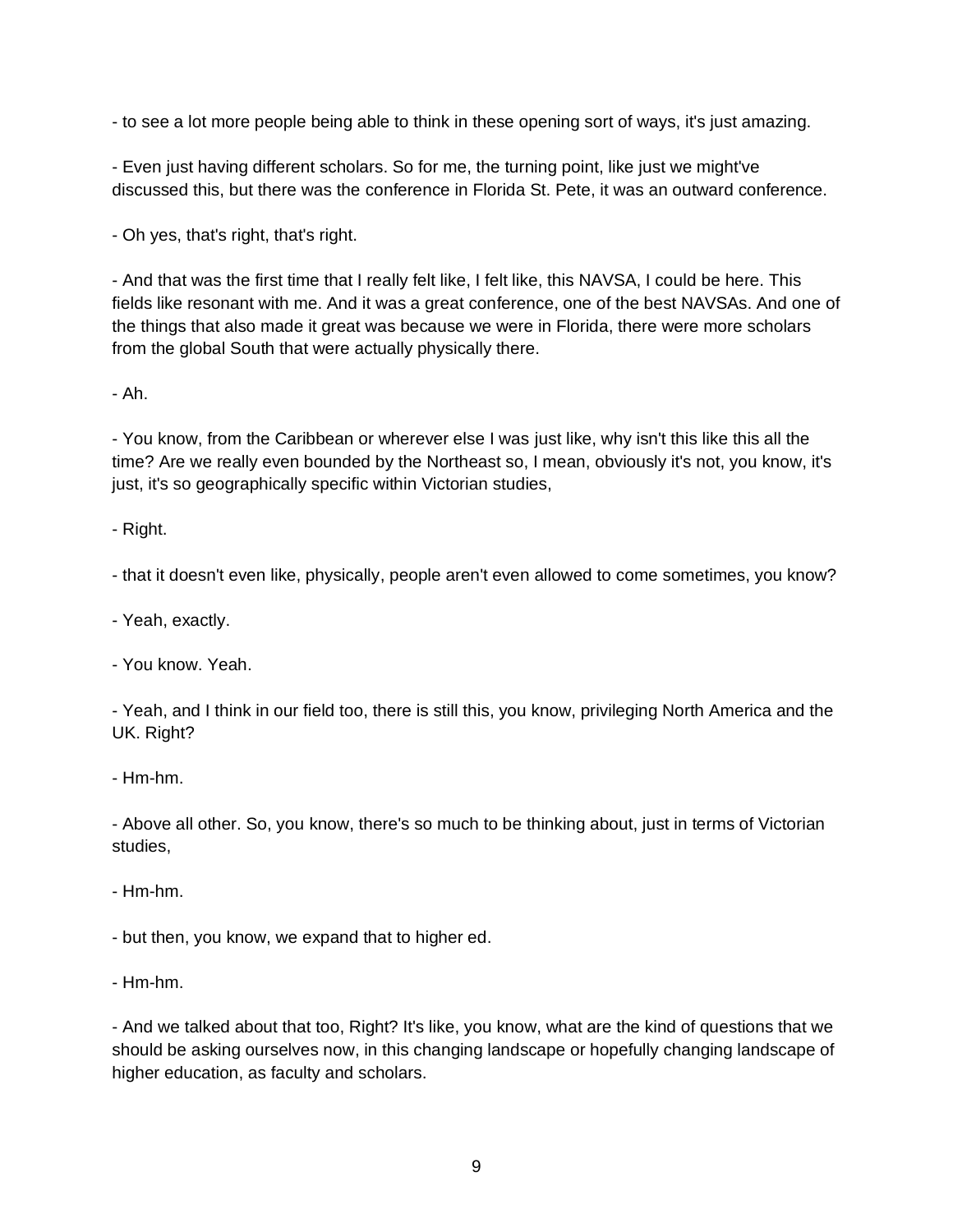- I struggled with these questions too. I think part of it is this question of what should our new or old new foundational texts be like, you know? What are the sort of, what do we want to organize ourselves around, intellectually?

- Right. Okay.

- And like, how might that really change the field? Is there like, I've kind of alluded to before, but I was at a recent MLA conference that was online,

- Yup.

- the other day, so that allowed for me to go to a lot more panels that I normally would go to. And just being in a lot of the black studies panels, or like American panels, panels or just postcolonial panels, right?

- Hm-hm. These are all things that my work engages with, that I'm doing a lot of these things, but there's never like time or space for that.

- Right.

- And what if, what if we opened up or dissolve, if there's sort of, let those things be really more integral to what we do. Of course, there's the argument that hopefully you'll say it is not necessarily that outside of some of what we do,

- Hm-Hm.

- but I think it's come in fashion. And I sorta feel like making that much more intentional would necessitate,

- Right.

- insular vision of our field. Like how could, how, if we were reading Christina Sharpe and like a lot of different texts, how could we remain so insular, right?

- Yeah.

- So that's one question we'd have to ask ourselves, but I don't know what you think, but like I think we all need a bit more literacy with those different kinds of texts.

- Yeah. I absolutely think that's necessary and true. And I agree with you with post-colonial. I mean, we do have a post-colonial field within Victorian studies,

- Hm-hm.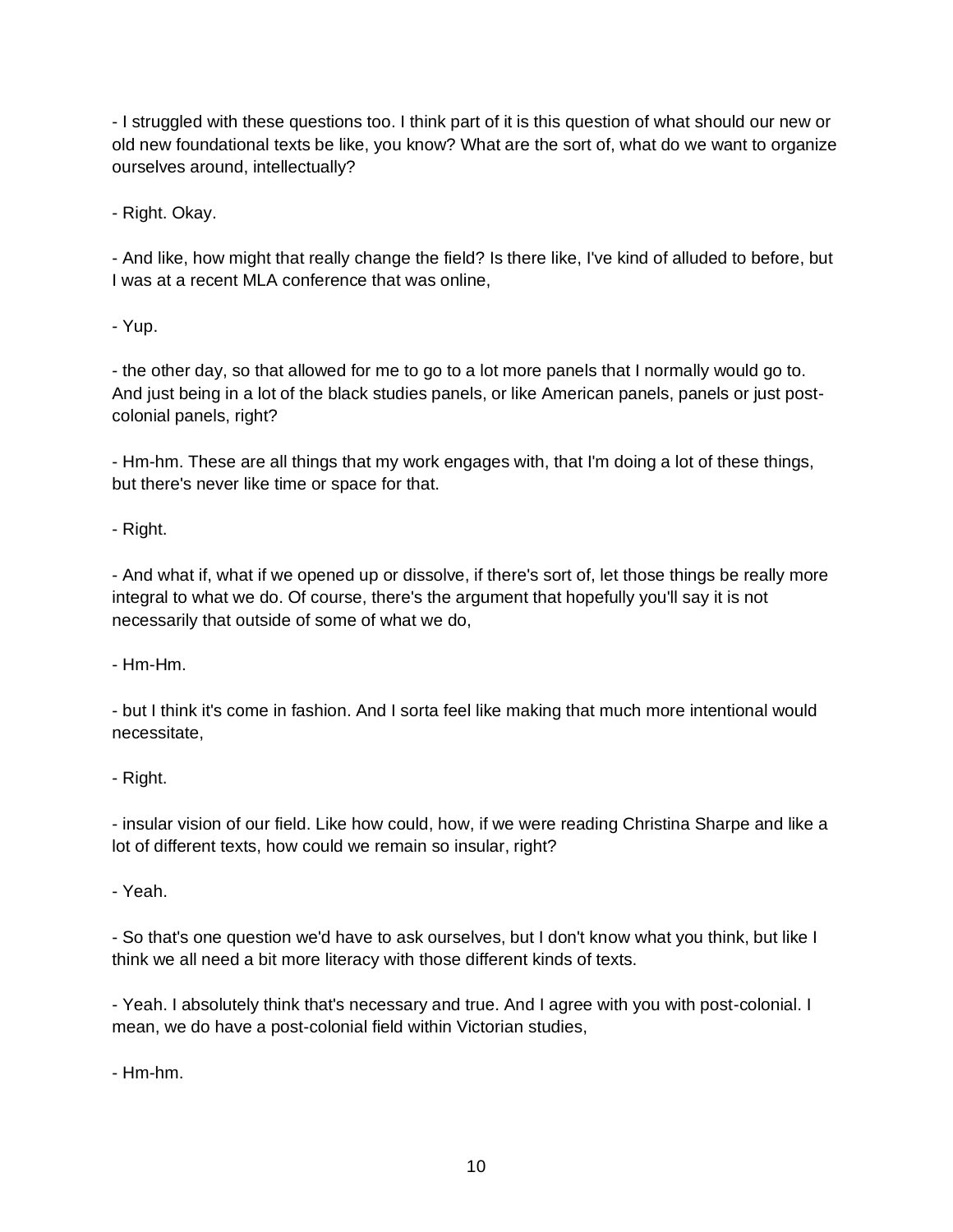- but it does feel more siloed, right?

- Hm-hm.

- Of course we, a lot of people engage. We engage, there's like a, there's a weaving,

- Hm-hm.

- but it still feels like it's separate thing.

- Hm-hm.
- Oh, that's post-colonial studies.

- Yeah, yeah, yeah.

- And how do we break? I think it's true. Like, how, those are the questions, like, how do we break those silos? Or I don't even know what it is. It's like a, people maybe even we think, it's like, "Oh it's this thing." And then it's this thing, it's this thing instead, it's actually, we're all part of the same conversation.

- Hm-hm.

- So we need to figure out how to talk and work together. And, I'm sorry.

- No, I'm just agreeing like, totally. Yeah. I was at, before everything shut down, the COVID, last symposium I went to was an Irish studies conference organized by Mary Mellon at Villanova, and I went, I was wondering I'm like, where have you been on my life? This is like, so relevant to everything that I do. And I was just like, on fire intellectually. And I just thought, and then I got mad because I was like, why is this separate from what we were doing?

- Yeah.

- This is ridiculous.
- Right.

- And it, and I remember Amy Martin was reading a paper, and she was reading. I think it was some kind of like, I don't want to misquote her, but it was sort of like a revolutionary writing in Ireland, but he was quoting Bay, you know,

- Wow. Yeah.

- like the revolutionary in the 19th century, that these are united struggles.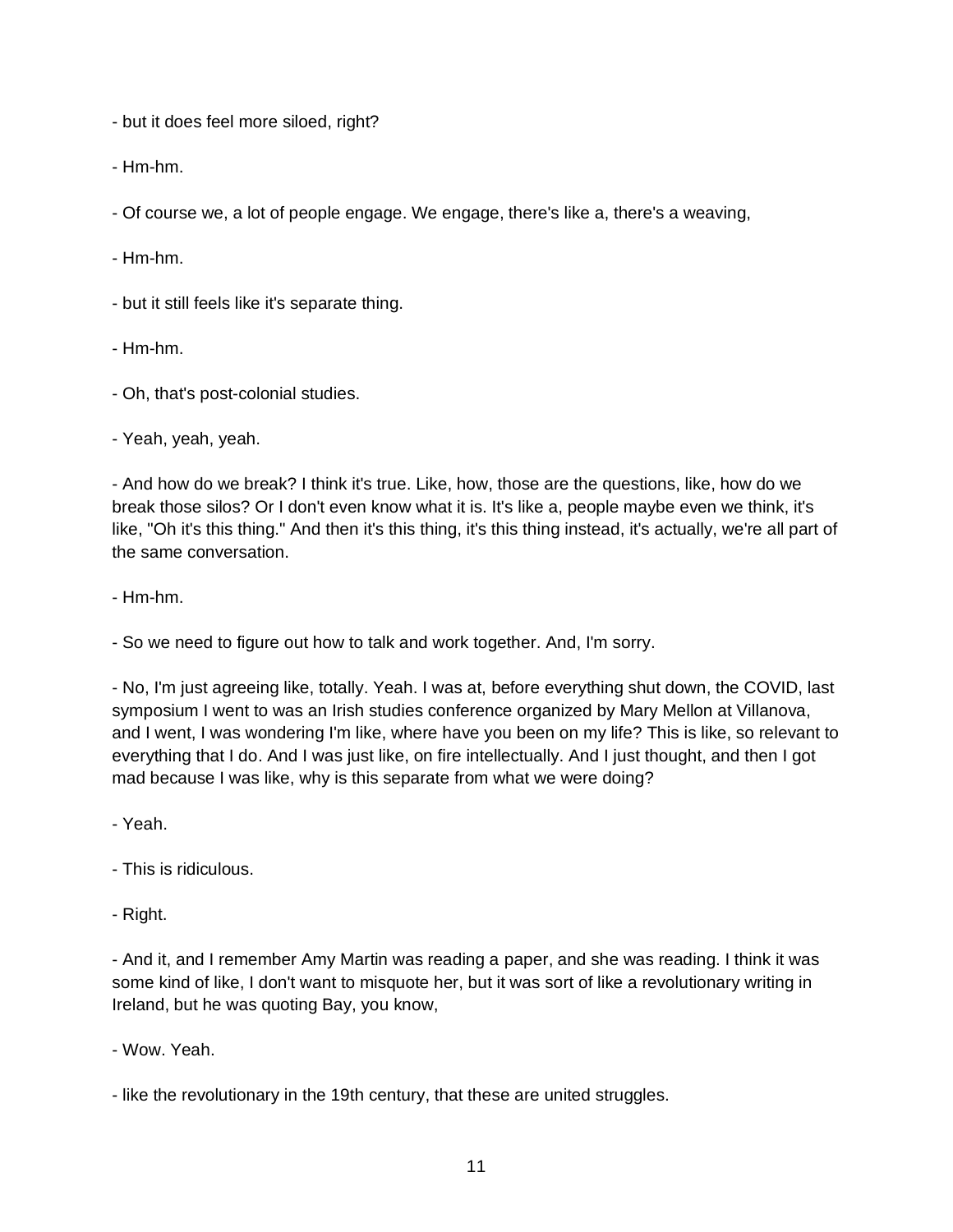- Yeah.

- Where's this conversation?

- Right.

- Where I have to hear about it in Irish studies conference.

- Right.

- You know?

- Hm-hm.

- That kind of thing. There's some talk about silos.

- Yes, exactly.

- Yeah.

- And that is the question with higher education, right? Because I mean, even as a grad student, I don't know if you if you felt like you had to, I mean, we all had to pick a field, right?

- Oh yeah.

- We have to specialize in something, and then we specialize in something and that's our specialty, right?

- Hm-hm.

- And that's part of, and that's our training, and though we're realizing, especially for me, I teach, I'm a generalist,

- Hm-hm.

- at NDNU and so I've had to become a specialist in other things

- Yes.

- that I wasn't natural, you know, trained in,

- Initially.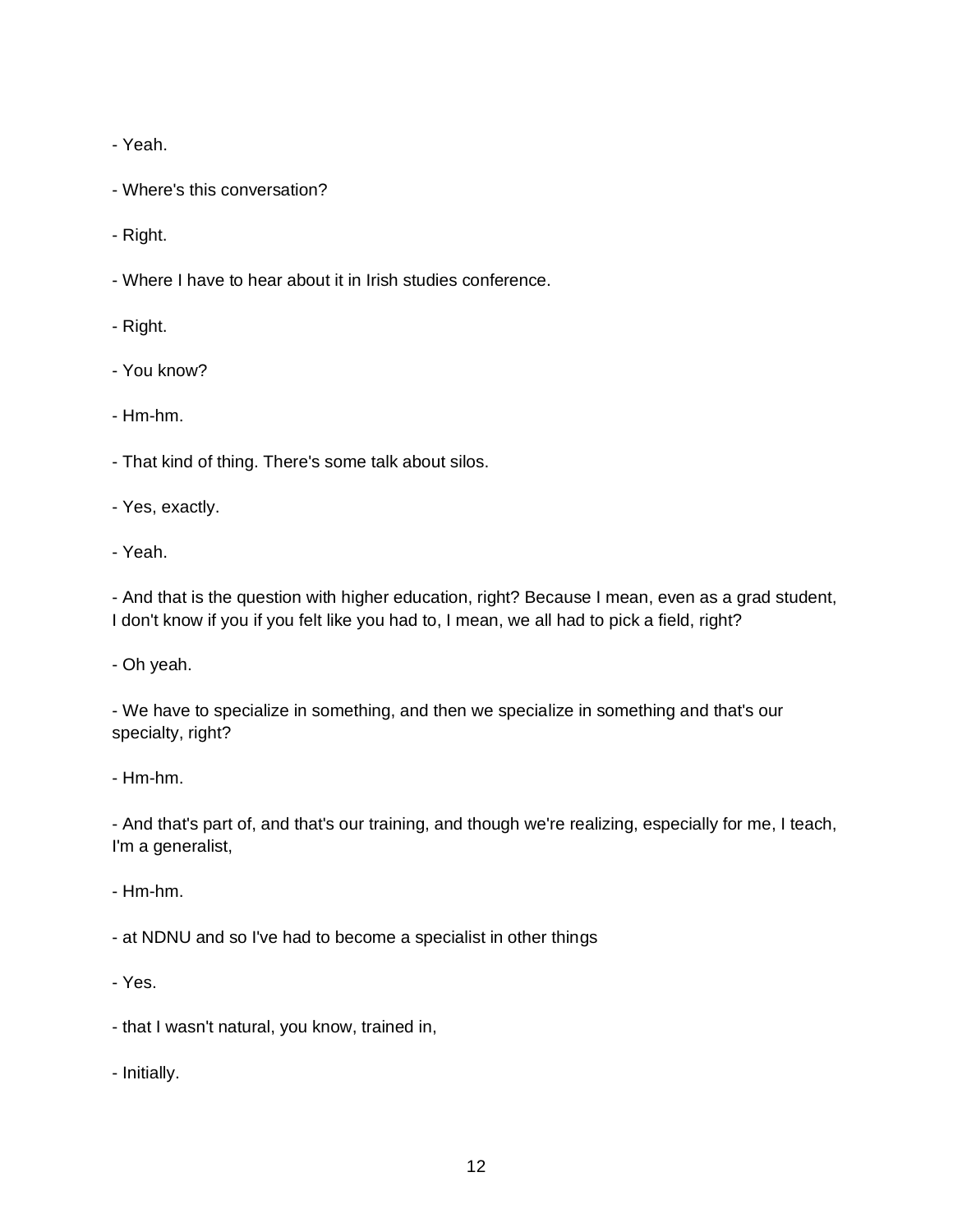- yeah, exactly. And that was refreshing for me because it actually opened my eyes and I had to do this undisciplining work without really thinking of it.

- Yes.

- You know,

- Yeah.

- it was just of necessity. At the same time I realized I became a better teacher and scholar because,

- And scholar.

- right, Because I was reading all these things. I mean, I think this comes back to your point about literacy. I mean, I think there, we do need to read, and we do need another kind of training. Right?

- Exactly.

- But how does, how does that work? I mean, A, how do we, the buy-in, right?

- Yeah, yeah.

- For a lot more people, not just in Victorian studies but in all of higher education, you know, how do we get everybody to realize the importance of that and then 2, the conversation. So like, I think what's been great about COVID, one of the silver linings of COVID are the fact, you know, is the conferences that have become virtual,

- Hm-hm.

- have been so easy to attend and,

- Yeah.

- you know, inexpensive especially if you're thinking about, you know, grad students

- Equity.

- Equity.

- Yeah, looking forward to grow these things, hm-hm.

- Hm-hm. And I don't know what's going to happen post COVID. Right? So I don't know.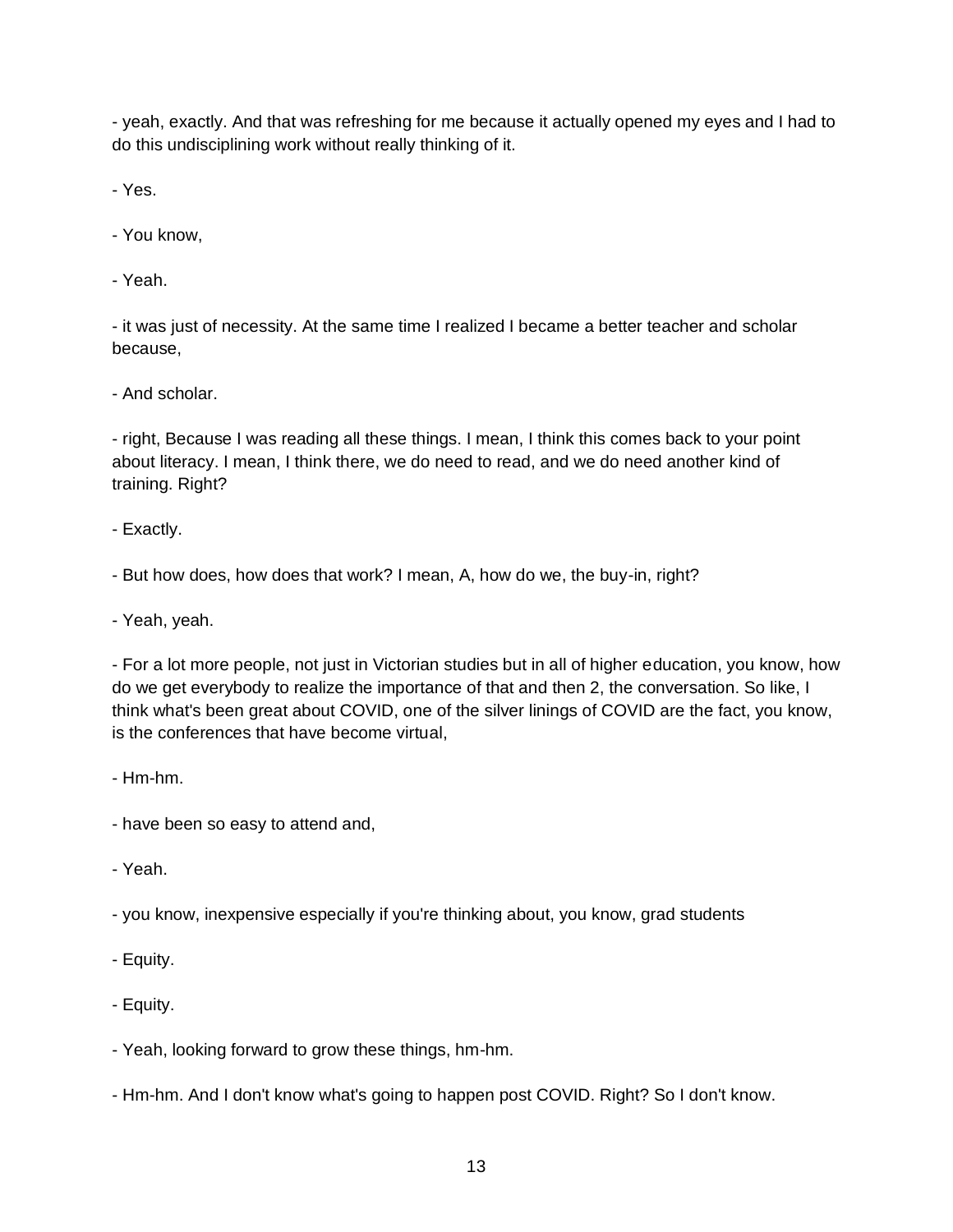- Yeah. Well, we obviously are longing for that in-person contact, but it's going to replicate those things, like keep so many people out when we're back face-to-face and that, as you say, it like that was, it was refreshing that I could be in a different conversation in different rooms

- Wow.

- at the virtual MLA and like, just listening to these things that are so, speak to what I do so directly, but like I never get to, because our literal rooms silos or discipline silos.

- Right. Right, right, right. And I know, I don't, the question of buy-in, it's got to be so many levels and we face market pressures, right? So, because of the field is contracting, actually, sometimes it seems like there's more desire for us to market ourselves along the older lines.

- Right, right, right.

- We are we're Dickens, we're Bronte, right?
- Hm-hm.

- And so one of the things I thought about is like what would it actually look like to confront, say Dickens as racist, like, is he seriously, and what would that do for our field? Cause like, I feel like there's a kind of tiptoeing around it

- Hm-hm.

- because of the fact that he's our most marketable, you know, guy.

- Right.

- And so, and I don't answer that that comes down to these questions to buy into, like, I don't know what that would look like, or if we would face intense pushback within for trying to do those things, if you know, we can not really see that sort of happening. So I don't know to what degree is a cataclysm supposed to happen, or if it's re-contextualizing the people that are most identifiable in the 19th century, like, you know, to outsiders and making, say, it clear that Jane Austin isn't just, she's not necessarily Victorian but I'm just thinking of a 19th century idea and making sure that like Bronte or Austen they're not just in parlors, right?

- Right, right, right.

- Like there's definitely international movement. And like, you know, there's much more context that sometimes these texts that does not necessitate us reading them in these ways, of course, we've been, a lot of us, have been doing this for years but making this more legible outside,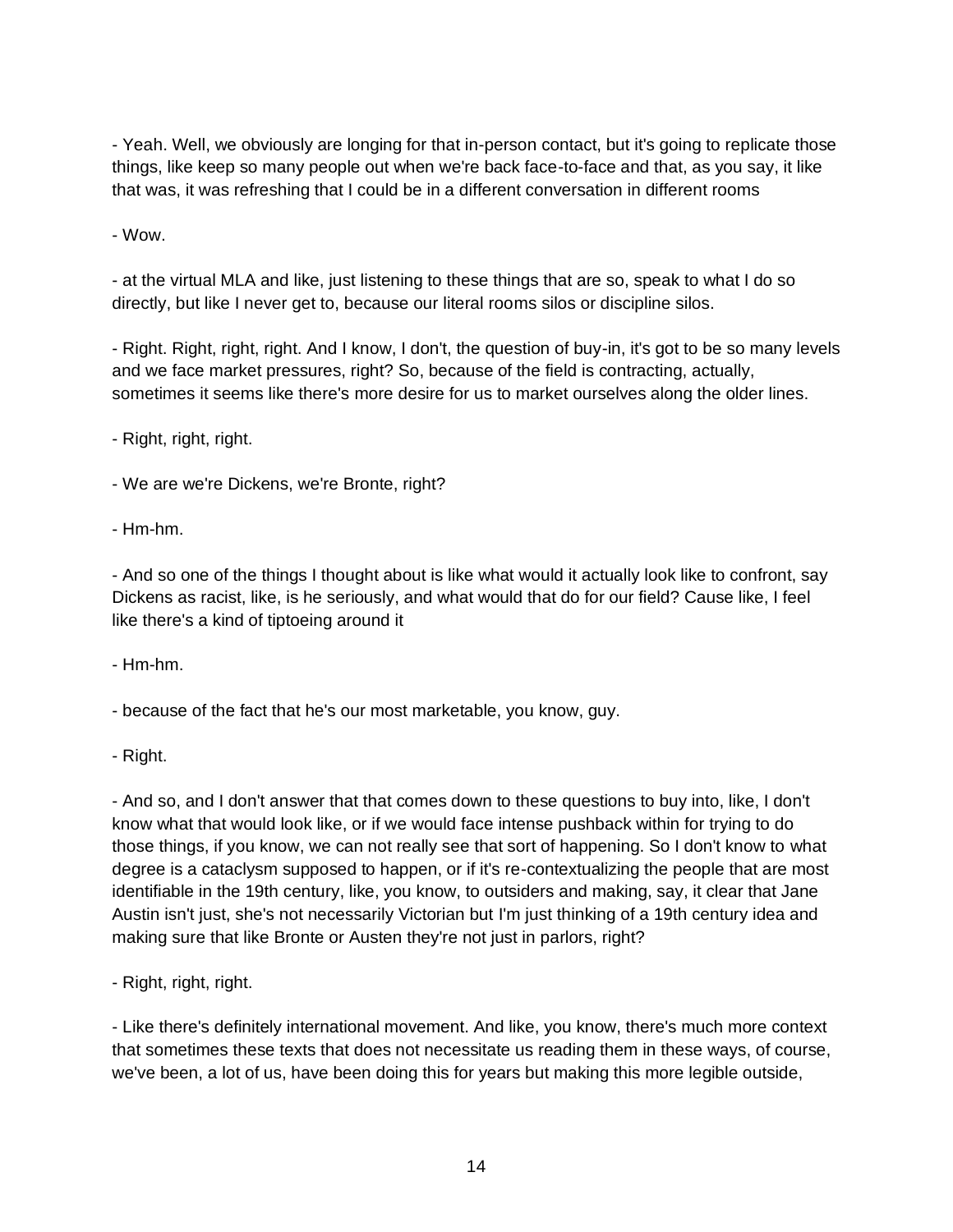- Hm-hm.

- would maybe make us more seemingly engaged with what's going on.

- Right.

- Like, I feel like the outside perception of what we're doing is that we're just not you know, "Oh, wait, there's concern with them now?" And how do we keep touching the "now' without relinquishing those things that make us recognizable? I don't know.

- Yeah.

- This is a struggle.

- Right. And I think you're right. I mean, it's interesting, I mean, Victorian studies, feels backwards in a way or behind, I don't know,

- Hm-hm.

- Behind
- Yeah, yeah, yeah.

- Other fields. And I don't know if it's because of what you were just saying maybe, and not to say that there aren't important work being done because there are,

- Yes, of course.

- I mean, we wouldn't be able to have this conversation if the work wasn't there already, right? There's a lot of foundational things that have happened, you know, as we've been progressing.

- Of course. Yeah.

- But I think we're saying now, like we need more.

- Yes.

- And we need more people to be doing this work.

- Yes.

- And, for me personally, too, like, it was so easy for me to not even think about race when I was doing my dissertation.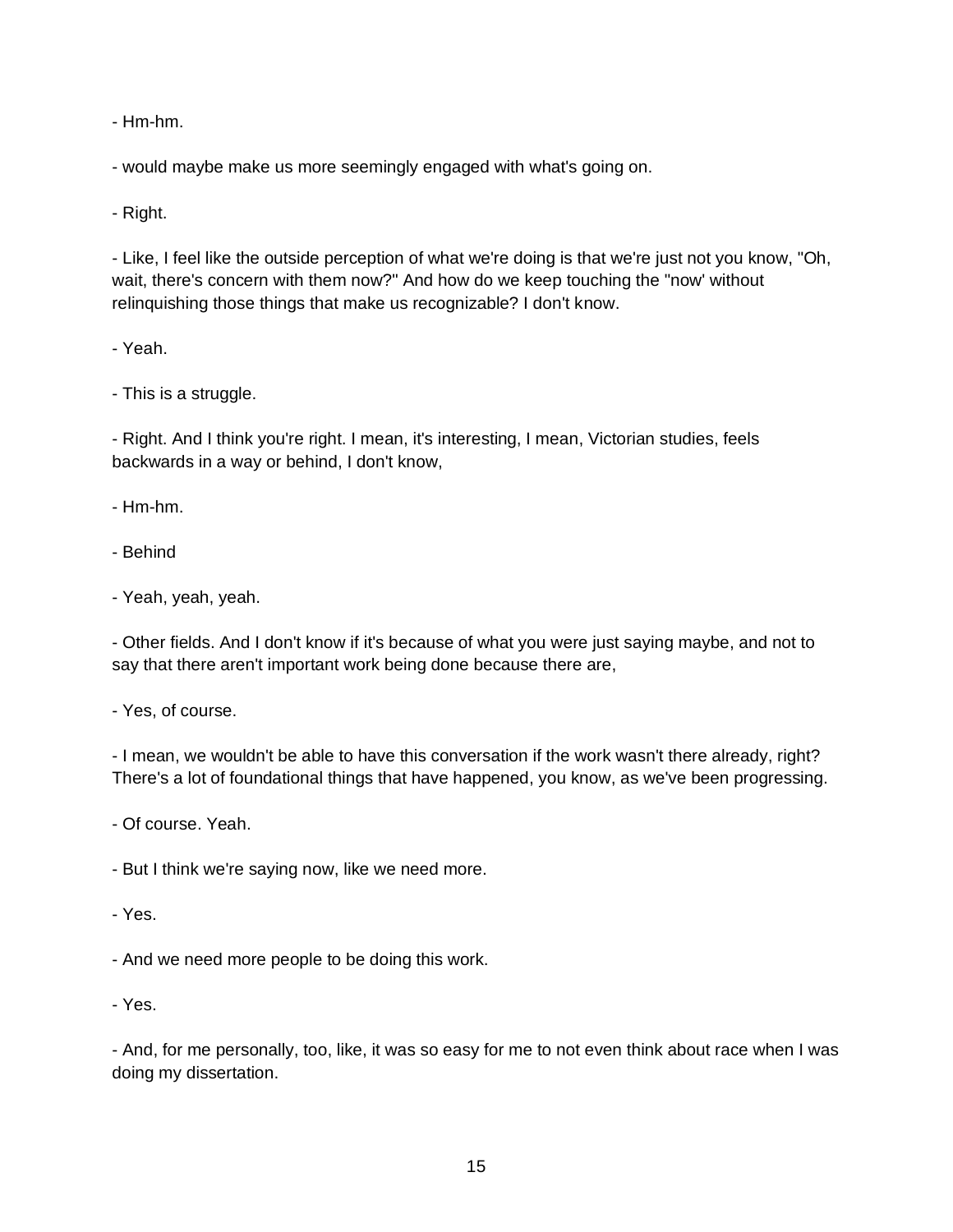- Hm-hm.

- A, nobody was asking me to do that.

- Hm-hm.

- And B it was the thing like, well, I have to have a, so I wrote on poetry, but after I have a chapter on Tennyson, I have to have a chapter on Hopkins. It's like, I have, you know. \_ Yes.

- Rossetti.

- You gotta cover these bases.
- Yeah, exactly. To get the job.

- Yeah.

- And so I think that's so important too, in terms of having to change those narratives, even at the grad level.

- Especially at the grad level.

- Especially at the grad level.

- Yeah, exactly. I think it's going to be messy, whatever it looks like. I don't, you know, I don't have the blueprint, these complications are necessary and it's gonna, I mean, you know, honestly with scholars sort of coming up now like this is really kind of when the change has to happen, and there needs to be sort of a new push for a new foundation, whatever that looks like. And of course, as we respond to the pressures of the market, we don't really have much of a choice. There probably will be more collapsing of finals just because of budgetary things

- Right.

- that may actually enable, it's kind of, it's grim. I laugh at things that are like horrible,

- but the flip side of that is that and I think this came up in a talk the other day at MLA is that this may actually ironically allow, right? For a lot of these lateral connections

- Hm-hm.

- to be made in a way that we weren't
- Yeah.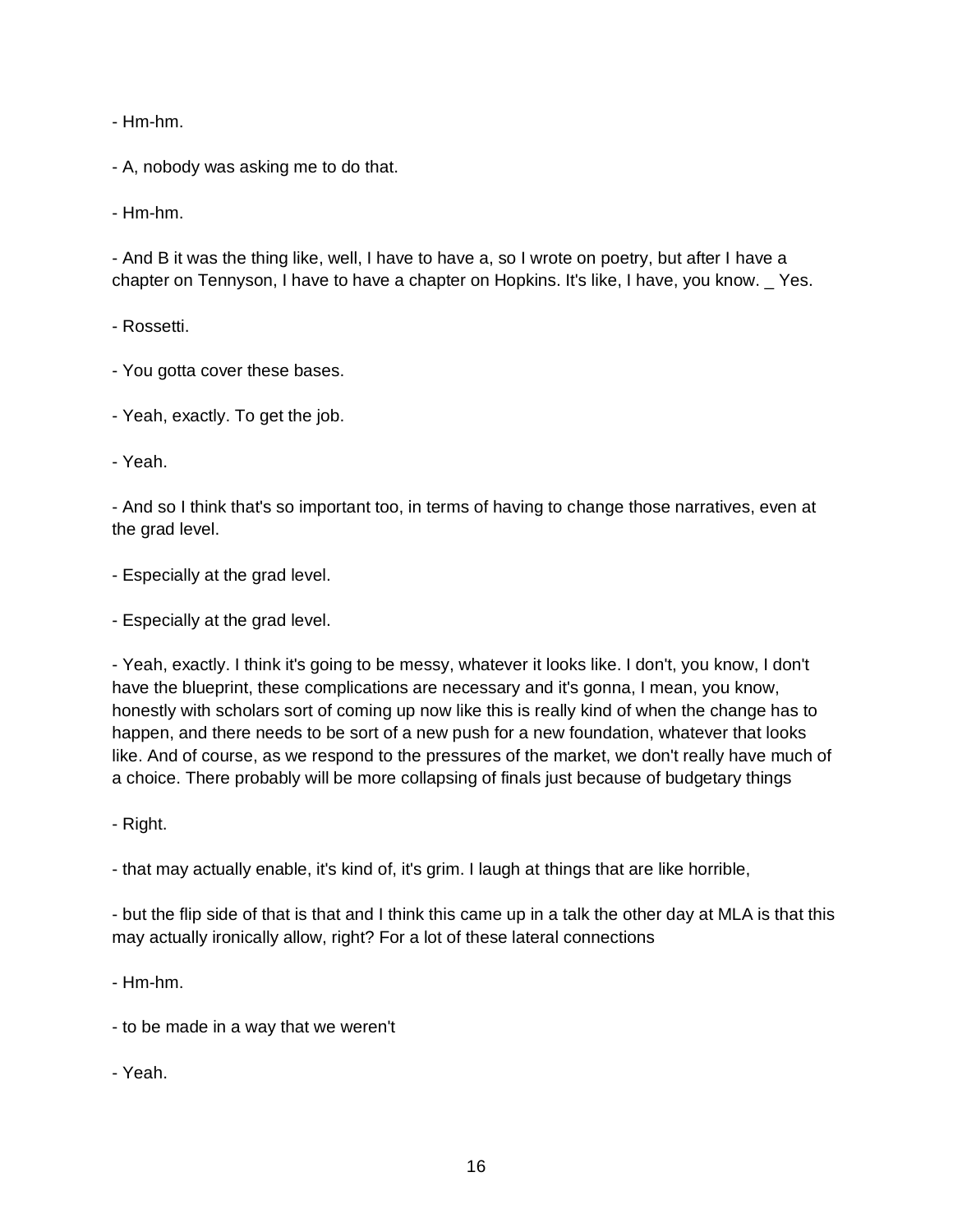- doing voluntarily.

- That's true. I didn't even think about that, right? It's like the collapse of, you know, the English department into like a humanities department

- Hm-hm.

- is so depressing too.

- It is.

- But at the same time, maybe, yeah, there is this interdisciplinary forcing

- Necessity.

- necessity that happens then. And then also you have to really rethink your curriculum

- Hm-hm.

- and, you know, have to change the way that we've been thinking about English departments,

- Oh yeah.

- or everything, like Victorian studies and stuff, right? Period. Exactly.

- Yeah. So, and even the name itself Victorian, right? So as we've been talking about it, just to speak to a certain colloquialism

- Exactly

- It's interesting because like, what's Victorian? Last night, when I was should have been sleeping, I came across this genealogy website that is specifically tailored to 18th and 19th century Jamaica records. 'Cause my background's West Indian. And then I find all like, you know, just the cache of things and family history. And, but what was interesting is just, these are people you know, with flavors, whatever they're living in Jamaica, they're writing to Scotland or wherever else. And they're very much like Victorian as everyone else but that's not the narrative, right? It just stopped, even though we kind of, we know, that things happen over there, but how many times, honestly, and in Victorian studies would you, in the lessons of enslavers writing back

- Yeah.

- to the home country.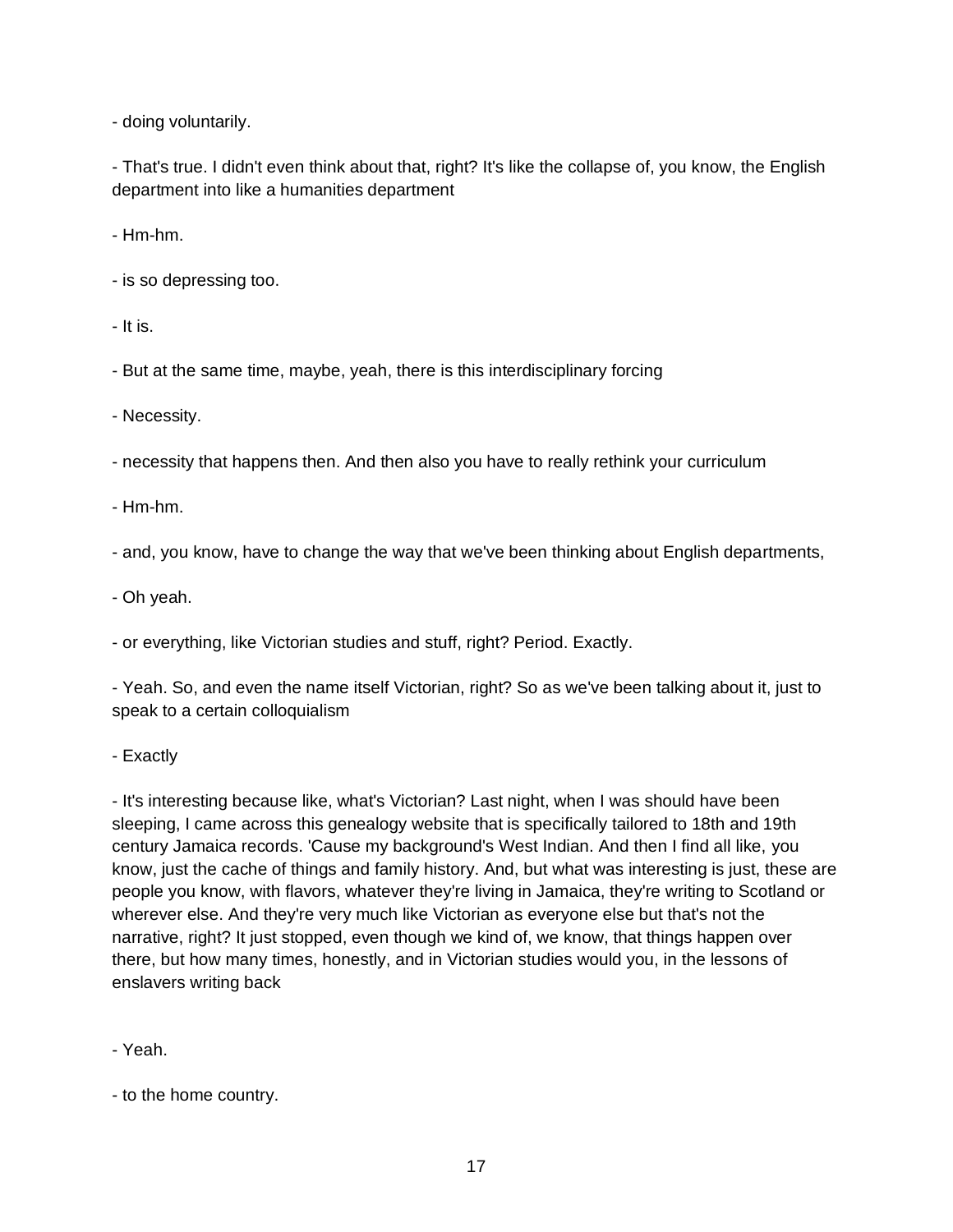- Right, right. And so like, this is part of what it is.

- Right.

- This international movement of people. And I just think there are still like, when we call it Victorian, and it's just like there's a limit to even

- Right.

- what we can imagine.
- Right. Exactly. Exactly. And so it's about intention, right?

- Yeah.

- And it's about breaking old patterns and it's scary. And I think it's really scary for some people

- Hm-hm.

- because I think the fear and it is a fear, the fear is, "Oh, we're not teaching Dickens anymore?" No!

- Hm-hm.

- Absolutely, we're going to be teaching Dickens,

- Yeah.

- because you know, he's important. And I personally liked reading Charles Dickens, but we have to think about teaching him in a very different way.

- Right.

- And we have to think about the relevance in a different way, right? So.

- Exactly. Yeah. I totally agree. And I think our students will continue to demand it or we won't have the students anymore.

- Exactly. Exactly. Well, so we're almost out of time,
- Oh, that was pretty quick.
- last thoughts or comments? I know, right? Thoughts or comments for our viewers?